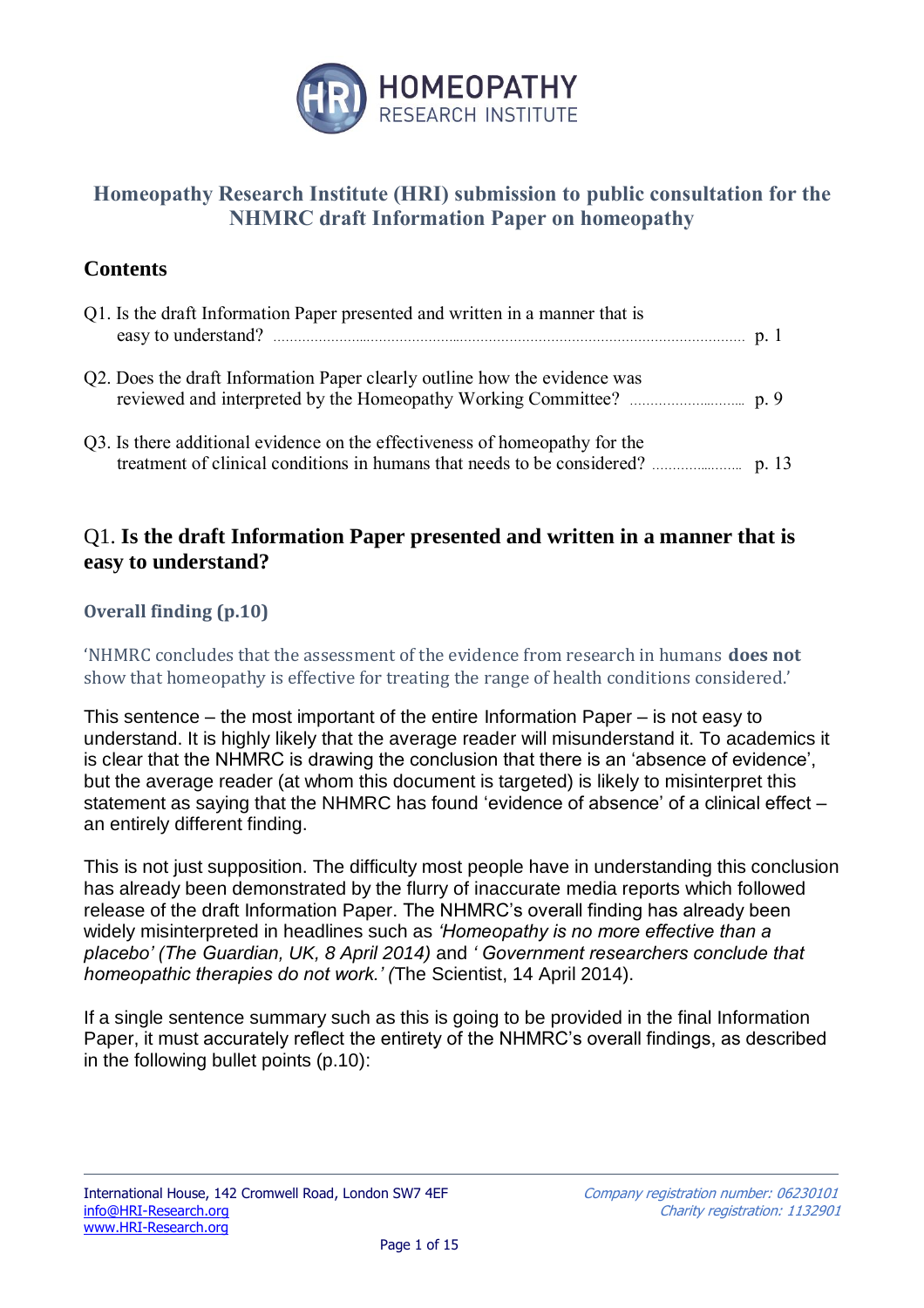

- 'For some health conditions, homeopathy was found to be not more effective than placebo.'
- For other health conditions, some studies reported that homeopathy was more effective than placebo, or as effective as another treatment, but those studies were not reliable.

• For the remaining health conditions it was not possible to make any conclusion about whether homeopathy was effective or not, because there was not enough evidence.'

It is always a challenge to communicate scientific findings clearly and accurately to the media and general public, so perhaps the authors have over-reached here in attempting to capture all of the above in a single sentence, which the general public can understand *and*  will not be open to misinterpretation?

The Information Paper's overall finding summary statement will be the 'take home message' from the NHMRC's 600 page-plus evidence review and associated documents. It is therefore essential that this summary is amended to prevent further misinterpretation of the NHMRC's work.

Fortunately this consultation process provides the perfect opportunity to rectify this problem, which stems from the fact that several important points are not clearly reflected in the 'Overall finding' summary statement, in particular that,

- the amount of high quality evidence available in the field is small, and that
- there are some positive studies, but these need to be repeated by independent teams for confirmation of their findings and/or repeated on a larger scale. This is using layman's terms, but quoting the NHMRC (p.10-16).

Therefore, to make the 'Overall finding' easy to understand and beyond misinterpretation in future, we strongly recommend that this conclusion be amended as follows:

'NHMRC concludes that there is insufficient evidence from research in humans to establish whether homeopathy is effective, or not, for treating most of the health conditions considered. Some studies showed homeopathic treatments to be effective for certain conditions, but these need to be repeated by independent teams for confirmation of their findings. In other instances positive studies involved a small number of patients, so they would need to be repeated on a larger scale to confirm the results before the treatments were recommended for widespread  $\overline{\mathsf{B}}$ 

## **Overall finding (contd, p.10)**

'There were no health conditions for which there was reliable evidence that homeopathy was effective. No good-quality, well-designed studies with enough participants for a meaningful result reported either that homeopathy caused greater health improvements than a substance with no effect on the health condition (placebo), or that homeopathy caused health improvements equal to those of another treatment.'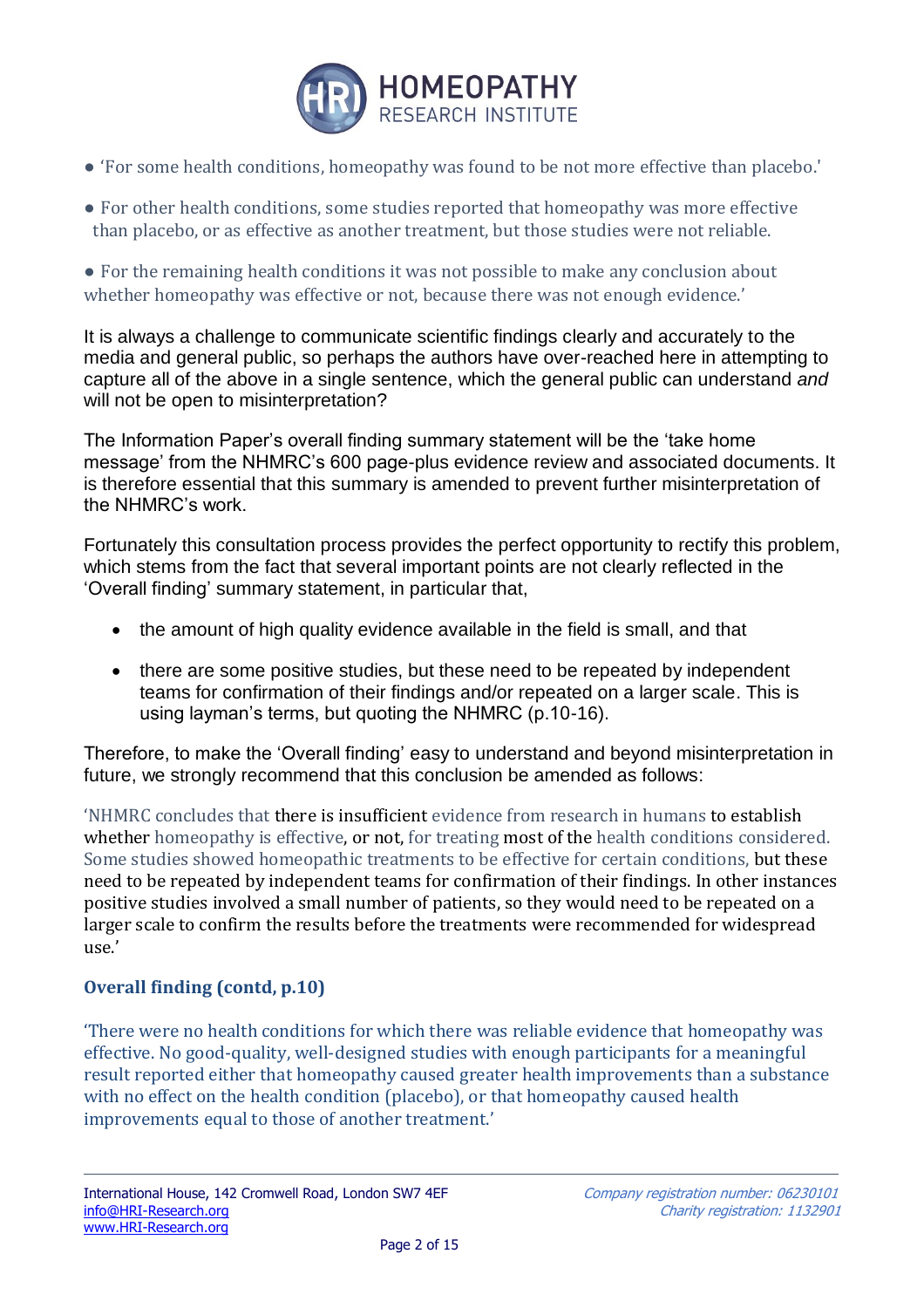

This paragraph is not easy to understand because it is misleading. It does not give the reader an accurate understanding of how these conclusions were determined by the review process used by the NHMRC. This paragraph needs to capture the following factors, using wording which can be understood by the general public:

- 1. The approach used by the NHMRC involved analysis of mixed data sets (see below for further explanation)
- 2. The nature of the inclusion criteria applied and thus the specific limitations of this review
- 3. The NHMRCs definition of 'enough participants' was N=150
- 4. The NHMRC dismissed as 'unreliable' trials with N<150, even if they have statistically significant findings
- 5. The NHMRCs definition of 'unreliable' includes good quality studies repeated multiple times by one research team, but not yet been repeated by other independent teams
- 6. The NHMRCs definition of 'unreliable' includes good quality single studies that have not yet been repeated

To accurately and clearly describe how the evidence was reviewed and interpreted, this paragraph would therefore need to be amended as follows:

'For the 61 health conditions considered, if we consider only prospective, controlled trials published in English, and discount all trials with less than 150 participants (even if they had positive statistically significant results), and if we discount positive trials that have not yet been repeated by other teams of researchers, and if we then combine all trial results for each condition, we can say that there was no reliable evidence demonstrating that homeopathy was effective.'

Of the six issues identified above which need to be included in the amended version of this paragraph, the first is the most important i.e. analysis of mixed data sets.

The NHMRC reviewers considered the results of all trials for one condition together as a whole, despite the fact that the individual studies may have been assessing different types of homeopathic treatment. This fundamental error explains why the NHMRCs has failed to find any 'reliable' evidence that homeopathy is effective for any of the 61 conditions under consideration.

The NHMRC reviewers asked, *Is homeopathy effective for condition Y*? working from the premise that for a given condition, a positive trial showing one homeopathic treatment is effective is somehow negated by a negative trial which shows that a completely different homeopathic treatment is not effective. This is a bizarre and unprecedented way of assessing the effectiveness of interventions. In conventional research the question asked would of course be, *Is treatment X effective for condition Y?* not, *Is conventional medicine effective for condition Y when you combine all trial results on all drugs tested*?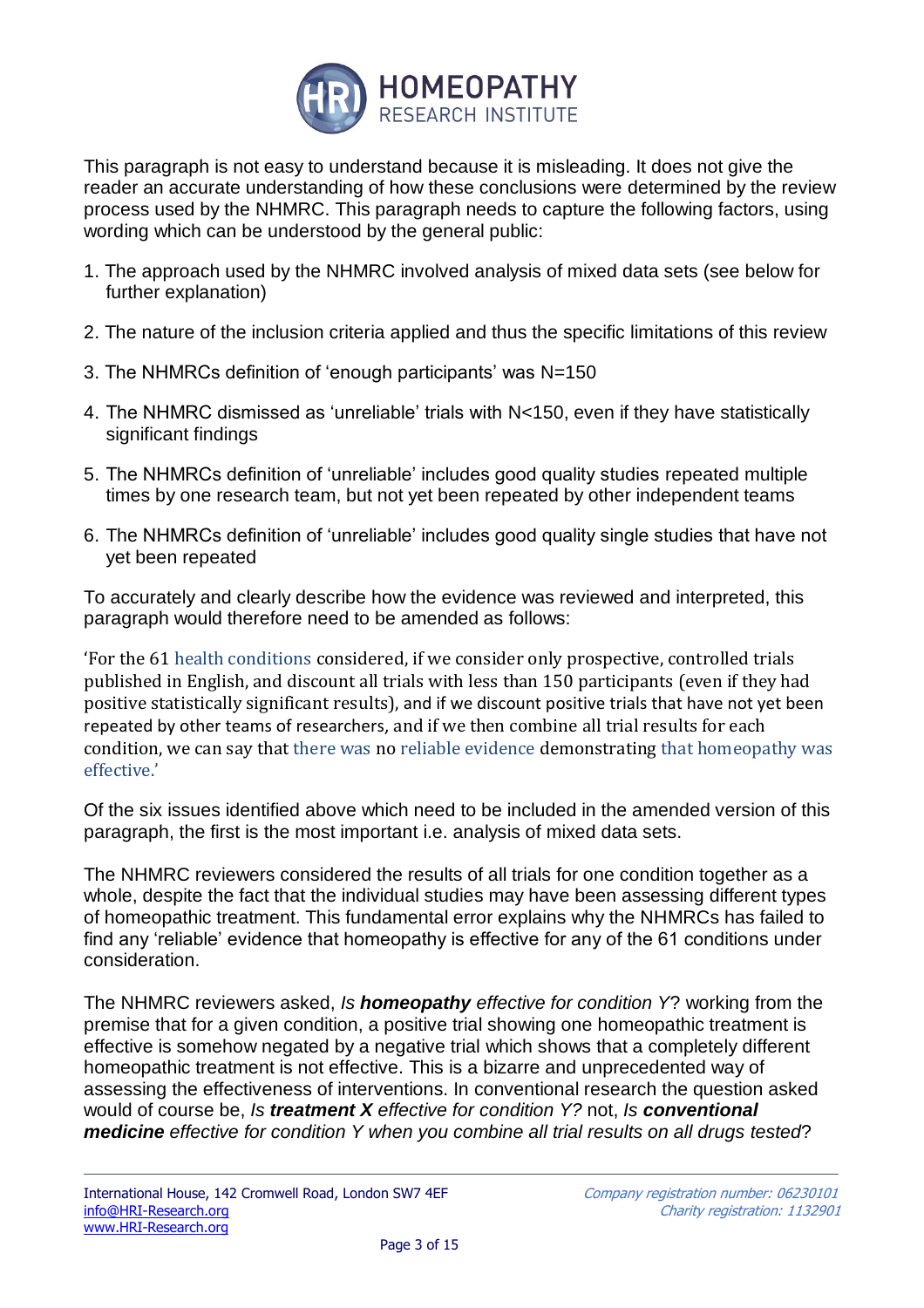

Some treatments work, some don't. The whole point of medical research is to establish which treatments are useful and which are of no value. This is no different in homeopathy.

Unfortunately this basic error by the NHMRC means that their findings tell us nothing about which homeopathic treatments do and don't work for which conditions, making this whole exercise of questionable value. Either this needs to be conveyed in the Information Paper in an easy to understand way or the evidence needs to be re-analysed correctly – by specific treatment.

The Homeopathy Research Institute (HRI) strongly recommends the latter, as it would enable the NHMRC review to provide extremely useful results, preventing the work done to date from being completely wasted.

The primary clinical research question (Overview Report, 3.1, p.13) should therefore be changed from,

'For patients with a specific clinical condition, is homeopathy an effective treatment, compared with no homeopathy/other treatments?'

to,

'For patients with a specific clinical condition, is any homeopathic treatment effective, compared with no homeopathy/other treatments?'

The larger and more heterogeneous the set of primary studies for a given medical condition, the more this approach will have distorted the conclusions drawn; the smaller and more homogeneous the evidence base, the less it will have effected the outcome. Two examples where the combined analysis approach has lead to highly inaccurate conclusions being drawn are childhood diarrhoea and allergic rhinitis.

In the case of childhood diarrhea, the NHMRC's evidence statement is as follows (Overview report, Childhood diarrhea, p.38):

'The one medium-sized, good-quality trial (292 participants) did not detect a difference between combined homeopathy and placebo in the treatment of children with diarrhoea.

The studies of individualised homeopathy are of insufficient quality and/or size to warrant further consideration of their findings. LOC: Low - moderate.

Based on the body of evidence evaluated in this review combined homeopathy is not more effective than placebo for the treatment of children with diarrhoea and there is no reliable evidence that individualised homeopathy is more effective than placebo for the treatment of children with diarrhoea.'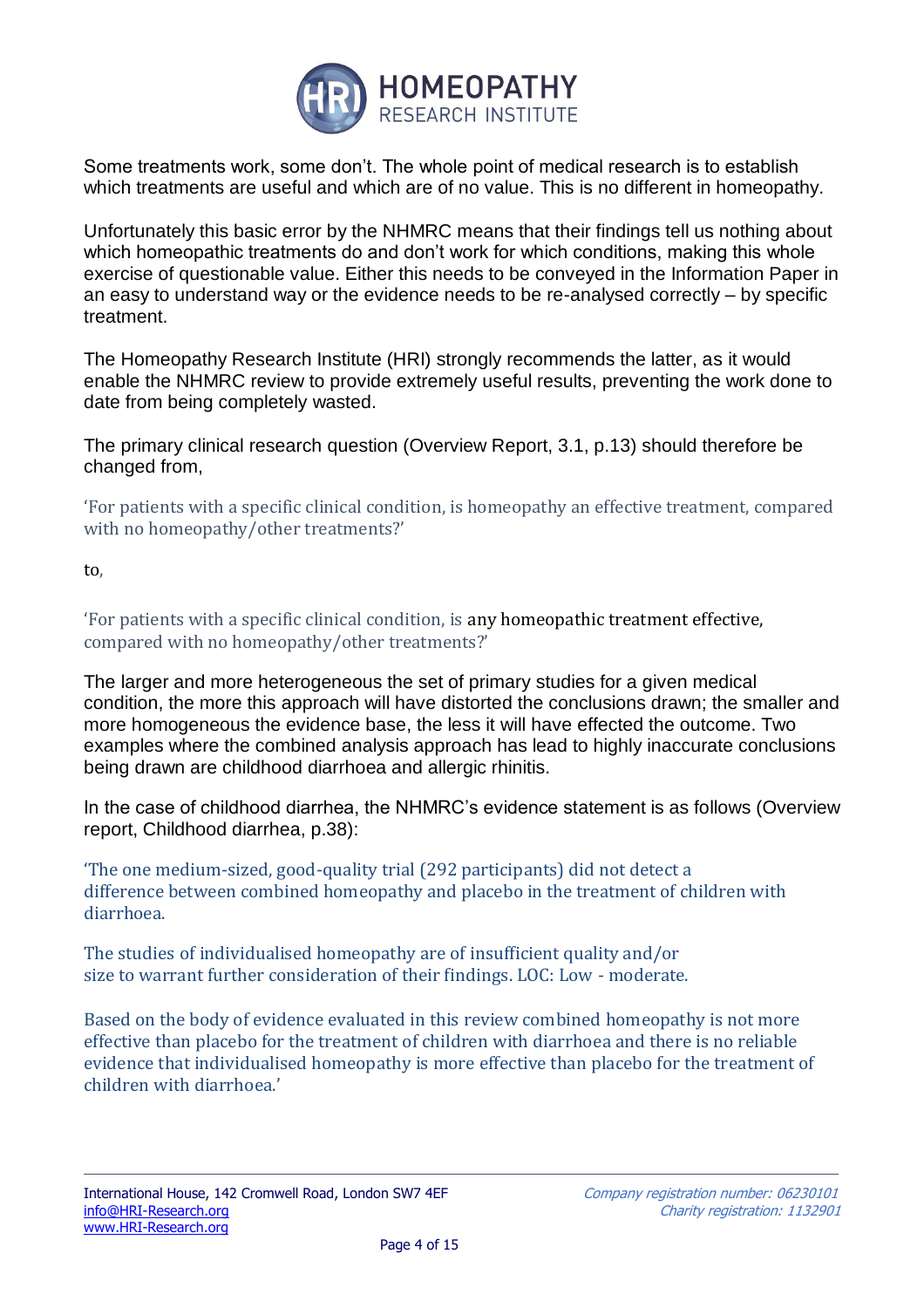

The NHMRC's approach has lead to two conclusions:

- 1. The entire approach known as 'combined homeopathy' does not work for children with diarrhoea (i.e. giving the same medicine, containing multiple ingredients, to all patients)
- 2. There is no reliable evidence that individualised homeopathy works for children with diarrhoea (i.e. treatment by a homeopath, involving an individualised prescription tailored to the symptoms of each patient)

However, these conclusions are not supported by the evidence.

'The one medium-sized, good-quality trial (292 participants) did not detect a difference between combined homeopathy and placebo in the treatment of children with diarrhoea.'

This refers to a trial testing a combination or 'complex' homeopathic medicine containing Arsenicum, Calcarea carbonica, Chamomilla, Podophyllum and Sulphur in 30c potency (Jacobs et al. 2006). The negative result tells us that **this particular homeopathic medicine** is no better than placebo. However it does not tell us whether other medicines with multiple ingredients ('combined homeopathy') work or not for this condition, so cannot justify the NHMRC's conclusion that the entire approach is ineffective.

'The studies of individualised homeopathy are of insufficient quality and/or size to warrant further consideration of their findings.'

This is only a valid statement because, rather than considering the existing meta-analysis of trials on individualised homeopathy for childhood diarrhoea (Jacobs et al, 2003), the reviewers have instead only assessed the three individual trials within that meta-analysis. By doing this, the reviewers can conclude that the trials are 'unreliable' as they have less than the N=150 participants required by the NHMRC to be classified as large enough to be reliable: N=126 (Jacobs et al, 2000), N=92 (Jacobs et al, 1994) and N=34 (Jacobs et al, 1993).

The Jacobs et al. 2003 meta-analysis was excluded on the following basis: *'Unable to assign a level of evidence - non-systematic review. Wrong research type or publication type.'* However, Jacobs reviewed all available Level II studies on individualised homeopathy for childhood diarrhea – RCTs which she had previously carried out – and conducted a meta-analysis. This legitimate systematic review and meta-analysis meets the inclusion criteria and should have been considered by the authors.

Based on the pooled results within this meta-analysis ( $n = 242$ ) the study concludes that individualised homeopathy is more effective than placebo ( $p = 0.008$ ), providing a 0.66 day reduction in the duration of the condition.

The evidence therefore actually supports the following conclusions:

1. The combination medicine *Arsenicum, Calcarea carbonica, Chamomilla, Podophyllum* and *Sulphur* in 30c potency is ineffective for childhood diarrhea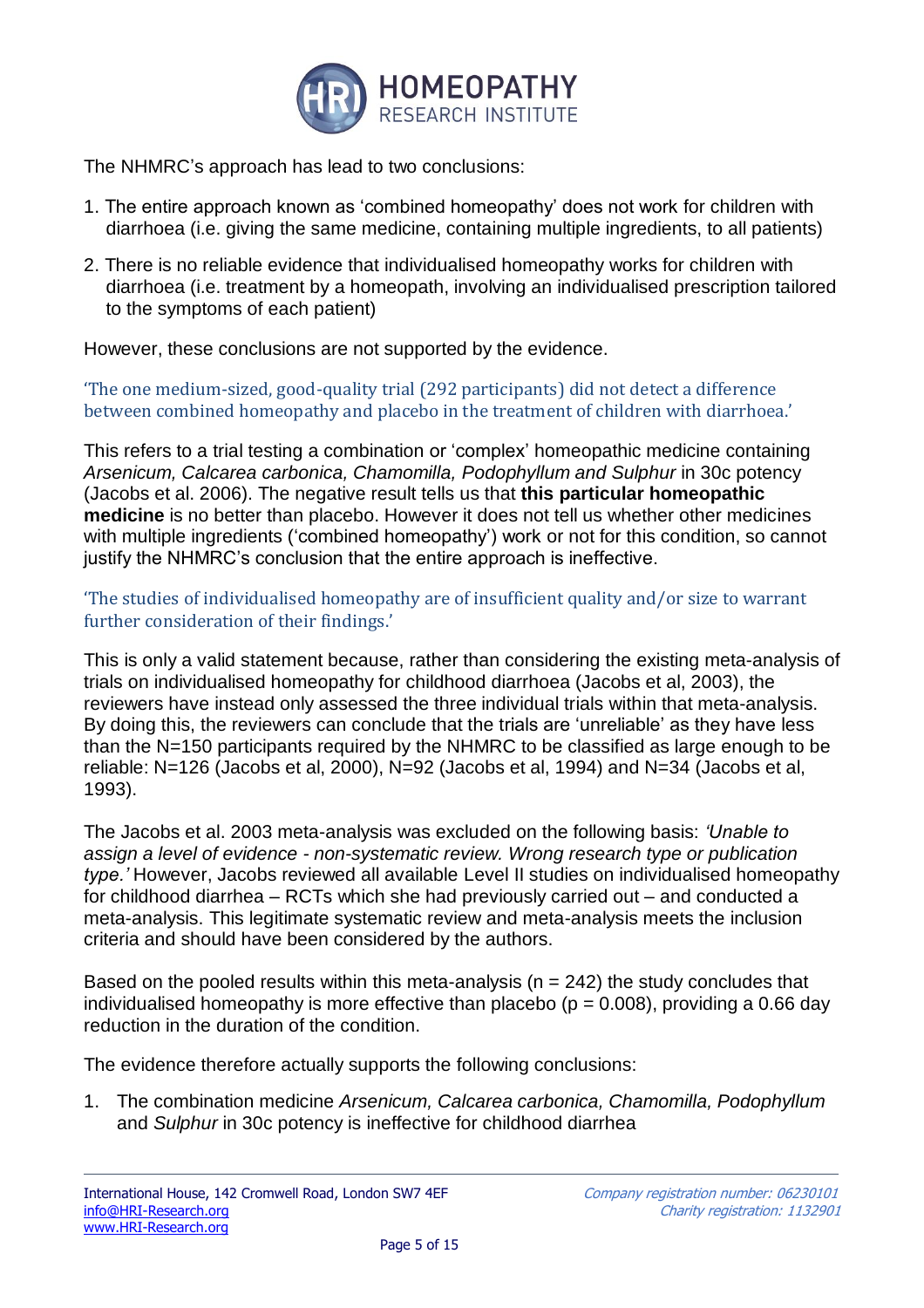

2. Individualised homeopathic treatment is an effective treatment for childhood diarrhea  $(p = 0.008)$ .

In the case of allergic rhinitis, the NHMRC reviewers' conclusion for this condition is as follows:

'Based on the body of evidence evaluated in this review there is no reliable evidence that homeopathy is as effective as the other therapies for the treatment of people with allergic rhinitis.'

By contrast, if the evidence is analysed appropriately by specific treatments, we see that it supports the following very different conclusions:

- 1. The non-individualised homeopathic medicine *Galphimia glauca* is effective for allergic rhinitis (Ernst 2011; Wiesenauer & Lüdtke1996**)**
- 2. The non-individualised isopathic medicine *Betula* (made from Birch pollen) is not effective for allergic rhinitis (Aabel 2000)
- 3. The non-individualised isopathic medicine *Pollen 30c* is effective for allergic rhinitis (Reilly et al.1986).

These examples highlight the need for amendment of the 'Overall findings' of the Information Paper prior to it being finalised.

## **Overall findings (contd, p.10)**

- 'For some health conditions, homeopathy was found to be not more effective than placebo.'
- For other health conditions, some studies reported that homeopathy was more effective than placebo, or as effective as another treatment, but those studies were not reliable.
- For the remaining health conditions it was not possible to make any conclusion about whether homeopathy was effective or not, because there was not enough evidence.'

This section is not easy to understand because the reader will not appreciate that the term 'homeopathy' has been used to mean all different homeopathic treatments considered together. As stated above, the only valid way to clearly present the findings of this review is by treatment, then condition.

It is also unclear that these findings, according to the NHMRC review, are all based on unreliable evidence, not just the positive results ('The quality of the evidence was generally low, so it was not possible to be confident that the evidence was reliable' - Findings of the NHMRC Overview, p.11, para 6).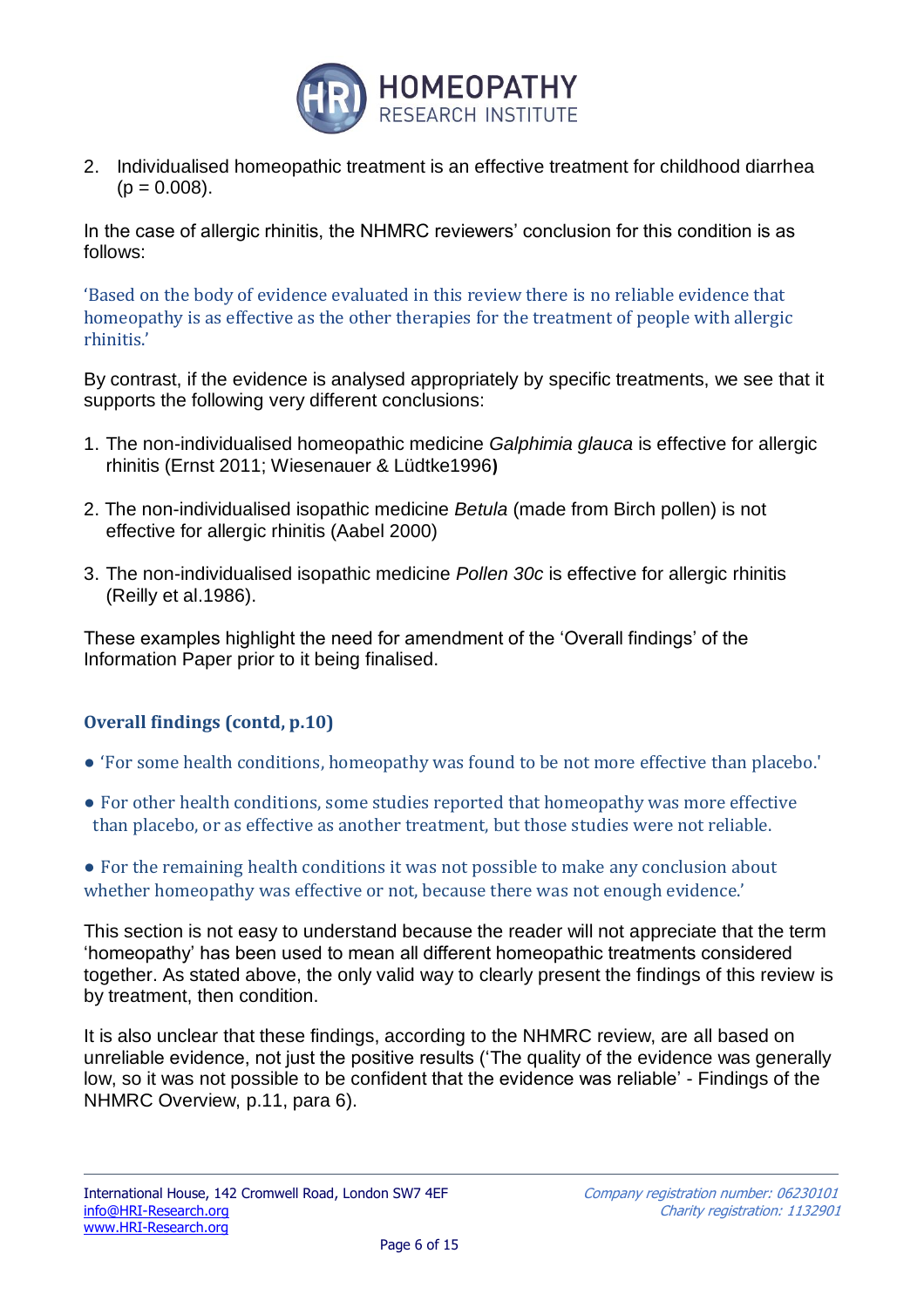

For clarity and balance we therefore recommend that these points be amended as follows:

● 'Some homeopathic treatments for some health conditions were found to be not more effective than placebo, but the quality of evidence was generally low, so it was not possible to be confident that the evidence was reliable.'

● For other health conditions, some studies reported that some homeopathic treatments were more effective than placebo, or as effective as another treatment, but the quality of evidence was generally low, so it was not possible to be confident that the evidence was reliable.'

• For some health conditions it was not possible to make any conclusion about whether any homeopathic treatments were effective or not, because there was not enough evidence.'

## **Findings of the NHMRC Overview (p.12-13)**

#### *'Homeopathy compared with placebo*

For 13 health conditions, homeopathy was reported to be not more effective than placebo.

For 14 health conditions, some studies reported that homeopathy was more effective than placebo, but these studies were not reliable [....] they would need to be confirmed by other large, well-designed studies.(1)

For 29 health conditions, only one study that compared homeopathy with placebo was found, and each of these studies was unreliable [....] For these conditions, it was not possible to make any conclusion about whether homeopathy was effective or not.

## *Homeopathy compared with other treatments*

For 8 health conditions, some studies reported that homeopathy was as effective as another treatment, or more effective than another treatment, but these studies were not reliable. [....] they would need to be confirmed by other large, well-designed studies.

For 7 health conditions, only one study that compared homeopathy with another treatment was found, and each of these studies was unreliable. [....] For these conditions, it was not possible to make any conclusion about whether homeopathy was effective or not.'

This extremely important section of the Information Paper is not easy to understand, because without going to the Overview Report and making significant effort, the reader cannot tell which conditions are in each of the five result categories described above, or understand the reasons *why* particular studies were unreliable. This is important as some factors used by the NHMRC to determine reliability (p. 5) are far more serious than others.

These findings are of great value to the general public, decision-makers and academics alike, but the lack of detail provided prevents the information from being easily accessed and used. Once the NHMRC has re-analysed the data by treatment and condition, and adjusted the figures to reflect other input from the public consultation process, we therefore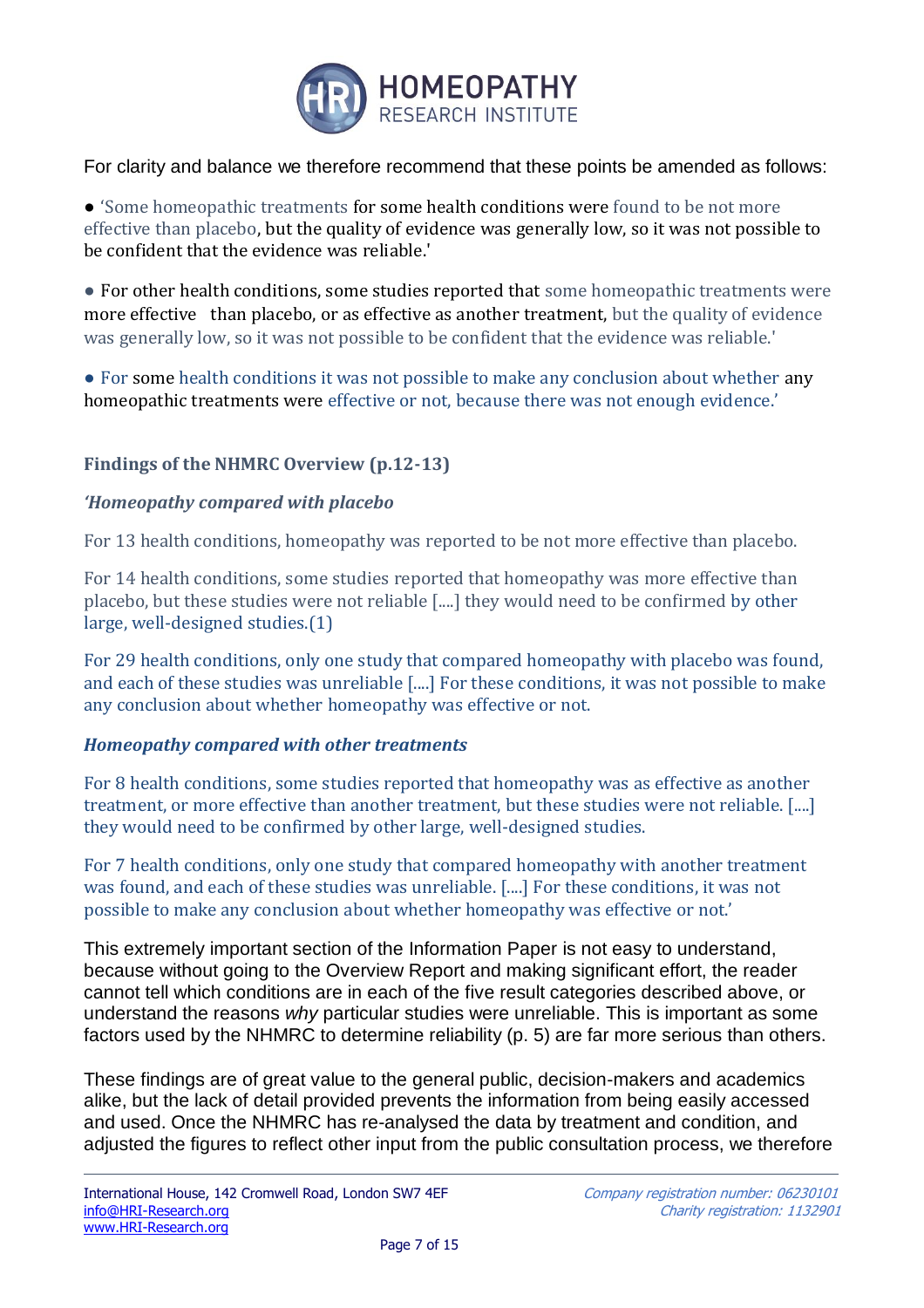

strongly recommend that this section is amended as follows (with X marking point for insertion of the NHMRC's new results):

## *'Homeopathy compared with placebo*

For X health conditions, X homeopathic treatments tested were reported to be not more effective than placebo. These were:

• [Insert list of conditions and treatments]

For X health conditions, some studies reported that certain homeopathic treatments were more effective than placebo. These studies would need to be confirmed by other large, welldesigned studies before considering widespread use of the treatments tested(1) i.e.:

- *Galphimia glauca* for allergic rhinitis (Wiesenauer & Lüdtke 1996)
- *Pollen 30c* for allergic rhinitis (Reilly, 1986)
- Individualised homeopathic treatment for childhood diarrhoea (Jacobs et al. 2003)
- Individualised homeopathic treatment for otitis media (Jacobs 2001 described by the NHMRC as a good quality double-blind RCT, n=75)
- [Insert list of other conditions and treatments identified by NHMRC]

For X health conditions, only one study that compared a homeopathic treatment with placebo was found, and each of these studies was unreliable [....] For these conditions, it was not possible to make any conclusion about whether homeopathy was effective or not. These conditions included:

• [Insert list of conditions, treatments and reason for being 'unreliable']

## *Homeopathy compared with other treatments*

For X health conditions, some studies reported that certain homeopathic treatments were as effective as another treatment, or more effective than another treatment. These studies would need to be confirmed by other large, well-designed studies before considering widespread use of the treatments tested(1). These treatments included:

- Individualised homeopathic treatment for otitis media in children (Sinha et al. 2012, N=81 but trial showed no significant difference between conventional treatment and homeopathic treatment (p=0.247))
- Vertigoheel for vertigo (Schneider et al. 2005)
- [Insert list of other conditions and treatments identified by NHMRC]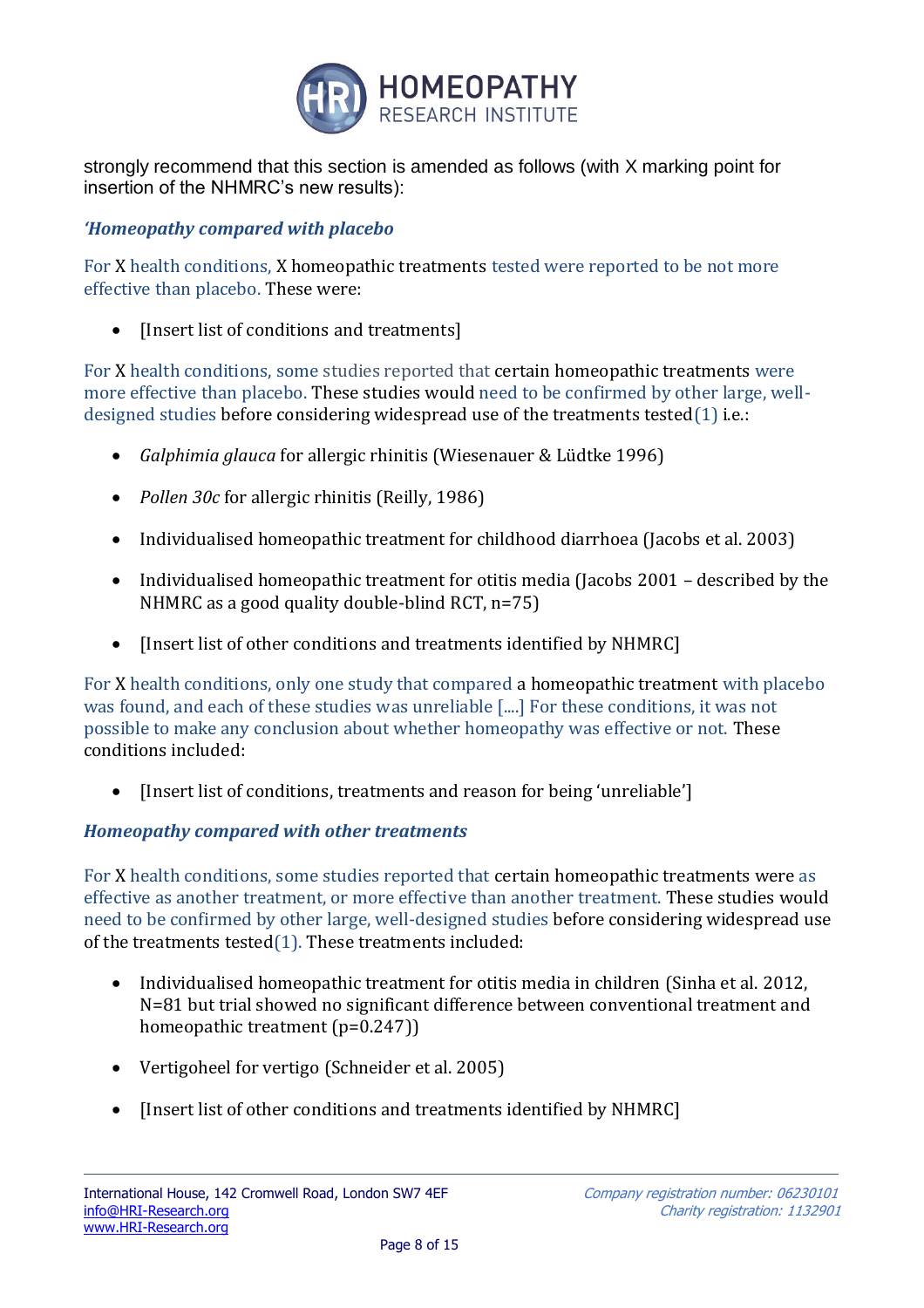

For X health conditions, only one study that compared a homeopathic treatment with another treatment was found, and each of these studies was unreliable. [....] For these conditions, it was not possible to make any conclusion about whether homeopathy was effective or not.' These conditions included:

• [Insert list of conditions, treatments and reason for being 'unreliable']

## **NHMRC's approach to assessing health evidence (p. 5, para 3)**

● there are enough participants to be reasonably confident that, if there is a bigger change in the health condition in one group, this is not just due to chance.

This is not easy to understand as it incorrectly implies that smaller trials can never exclude chance (false positive results). Researchers know that the larger the trial, the more likely one is to detect a clinical effect (and for the results to reach statistical significance), so in fact, if a clinical effect is detected in a small trial with statistically significant results, this is actually a more impressive result.

To explain this concept simply to the general public, we recommend that this bullet point be expanded as follows:

● there are enough participants to be reasonably confident that, if there is a bigger change in the health condition in one group, this is not just due to chance. However if statistical analysis shows that the result of a trial is 'statistically significant', this means that the effect of the treatment is likely to be real, not just due to chance, even with a small number of participants.

# Q2. **Does the draft Information Paper clearly outline how the evidence was reviewed and interpreted by the Homeopathy Working Committee?**

**How did NHMRC find evidence about homeopathy? (p.6, para 2)**

'The NHMRC's assessment was guided by a committee of experts appointed in 2012 (see The Homeopathy Working Committee).'

This sentence does not clearly outline how the evidence was reviewed, because the reader would assume from this sentence that the evidence was reviewed by experts in the topic under discussion i.e. homeopathy research.

Considering the crucial role played by The Homeopathy Working Committee in overseeing the review process conducted by Optum and giving external input on their findings, it is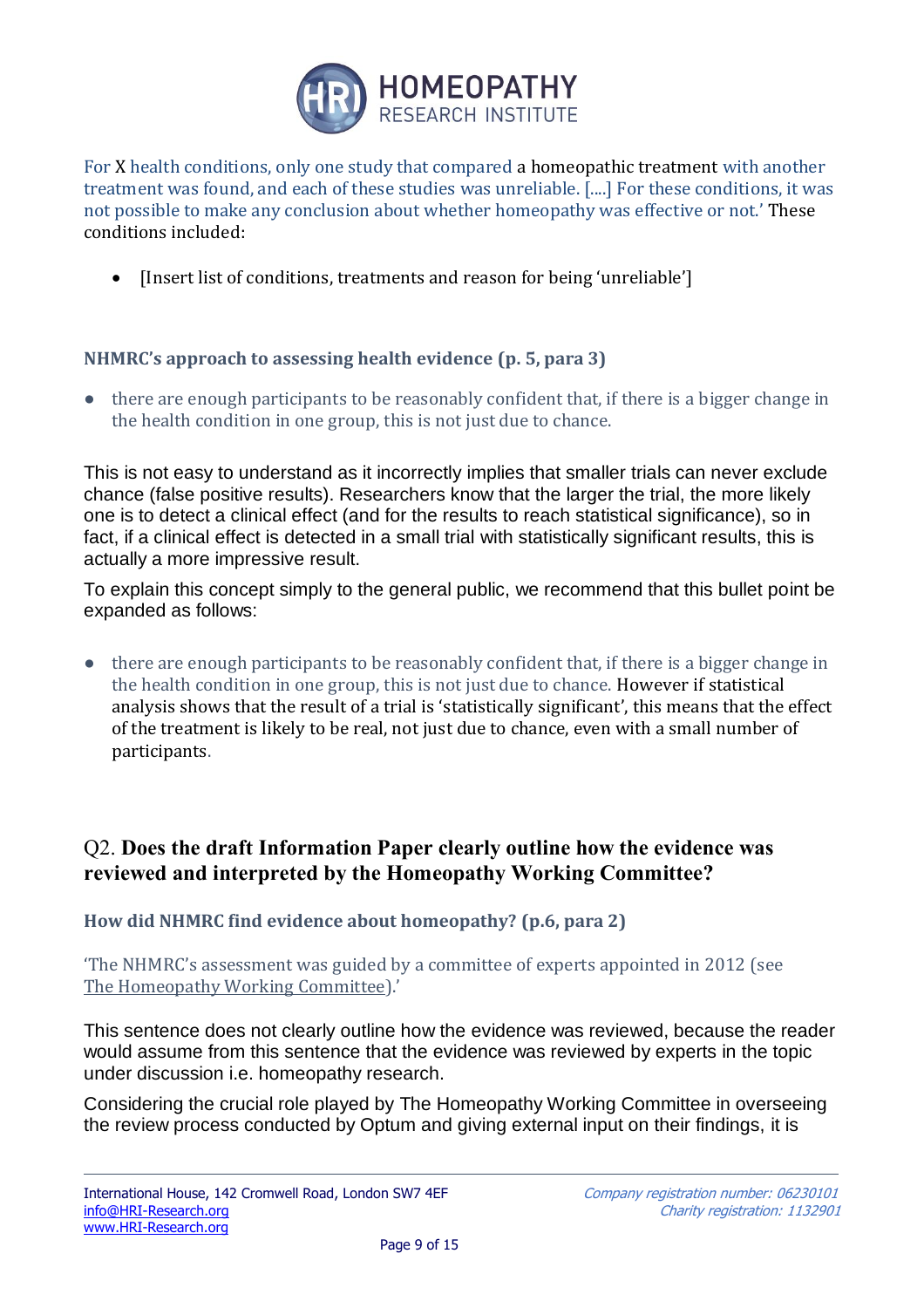

astonishing to discover that not one committee member has any expertise in homeopathy research.

The ramifications of this unusual decision are considerable. For example, the serious methodological error of analysing mixed data sets could have been prevented if anyone with experience in homeopathy research had been included in this process.

Although a link is provided to the committee membership information, the identity of who did this work is such an important part of the description of how evidence was reviewed, that it should be provided in the Information Paper itself. We therefore recommend that this sentence be amended as follows:

'The NHMRC's assessment was guided by a committee, appointed in 2012, comprising a general practitioner, a rheumatologist, a neuroscientist, a consumer representative, a pharmacist, a conventional medical research scientist and the Australian Government Chief Medical Officer (see The Homeopathy Working Committee). Usually when conducting a systematic review of this kind, the committee would include several experts in the field being studied, but in this instance the NHMRC chose not to include any experts in homeopathy or homeopathy research because [insert NHMRC justification for this decision].'

## **Overview of systematic reviews (p.6, para 3)**

'For each health condition, the research group collated the findings of the systematic reviews and assessed the quality and reliability of the evidence….'

This does not clearly outline how the evidence was interpreted because the average reader will have no understanding from the description of the methodology given here (or anywhere else in the Information Paper) about the inherent risk of bias involved in carrying out a systematic review of systematic reviews.

The fact that two layers of interpretation of the findings by the original authors is involved is something which needs to be made clear here, along with details to explain how the NHMRC established that their reviewers were truly independent and un-biased. This is a crucial issue as it determines the reliability of the NHMRC review.

Both for clarity, and to ensure that people can have confidence in the NHMRC's findings, we therefore recommend that this paragraph be amended as follows:

'For each health condition, the research group collated the findings of the systematic reviews and assessed the quality and reliability of the evidence. When a systematic review is carried out, it is important that the researchers involved interpret the findings of the trials they are reviewing totally objectively, without introducing strong opinions of their own which could influence their findings (known as bias).

In April 2011 the NHMRC's position on Homeopathy – that we believed the practice of homeopathy to be unethical because our assessment of the available evidence had shown that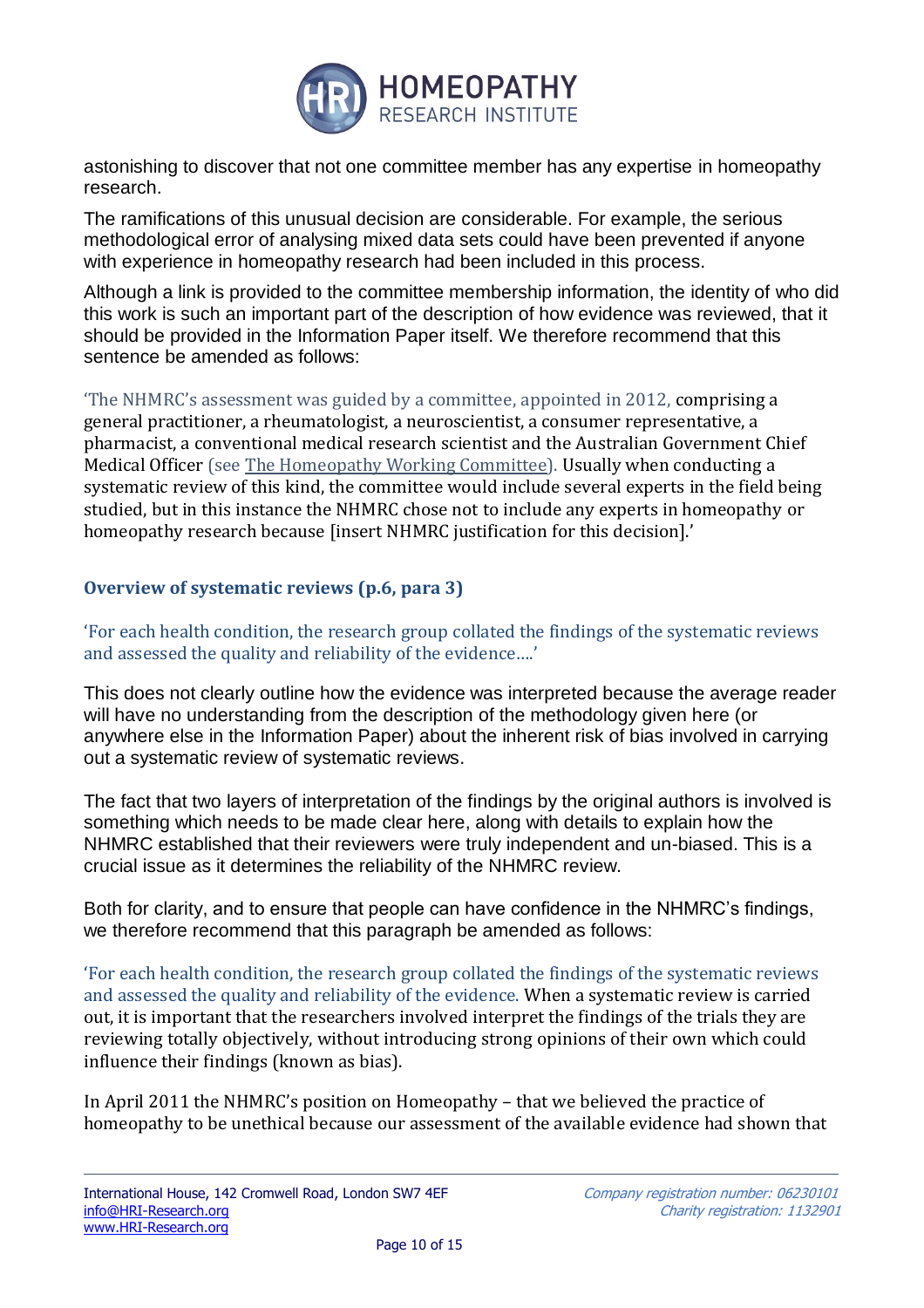

it didn't work – became known to the public. However we have ensured that this opinion held by the NHMRC did **not** influence how the reviewers we hired assessed the evidence, by [insert explanation as to how reviewer lack of bias was ensured]. This means that you can trust the NHMRC to have conducted this review fairly, without prejudice against homeopathy.'

## **Literature provided by homeopathy interest groups and individuals (p. 6-7)**

'Only the types of evidence that were included in the overview (prospective, controlled studies) were assessed in detail…..'

This does not clearly outline how the evidence was reviewed as it omits a particularly important inclusion/exclusion criterion – that all non-English language studies were excluded. It also fails to convey to the average reader the potential of such criteria to influence the overall findings. For clarity we therefore recommend that this paragraph is amended as follows:

'Only the types of evidence that were included in the overview (prospective, controlled studies published in English) were assessed in detail. All studies published in other languages – whether positive or negative – were excluded…..'

## **Evidence included in the overview (p. 10-11)**

'…NHMRC took a range of factors into account when considering the evidence in the systematic reviews: [….] **-** whether studies included enough participants to provide meaningful results…'

This text does not clearly describe how the evidence was reviewed because it does not tell the reader what 'enough participants' means or why the NHMRC used this definition. Only by reading the Overview Report can one discover that the NHMRC defined the size needed for a reliable study as N=150, and there is no justification given for this definition, even in the Overview Report.

The public need to understand this definition as it has a major impact on the NHMRC's findings; decision-makers will require an explanation demonstrating the scientific validity of using n=150, along with the rationale for dismissing statistically significant results in trials under n=150. We therefore recommend the following amendments:

## '…NHMRC took a range of factors into account when considering the evidence in the systematic reviews: [….]

**-** whether studies included enough participants to provide meaningful results. The NHMRC decided that trials with 150 participants were large enough, whilst those with fewer participants were too small to be reliable. This number was chosen because [insert NHMRC's reason for using N=150 and justification of the scientific validity of this decision]. Trials with less than 150 participants which had statistically significant positive results (meaning that the trial showed homeopathy worked and this was unlikely to be due to chance) were discounted because [insert NHMRC's reason for doing this].'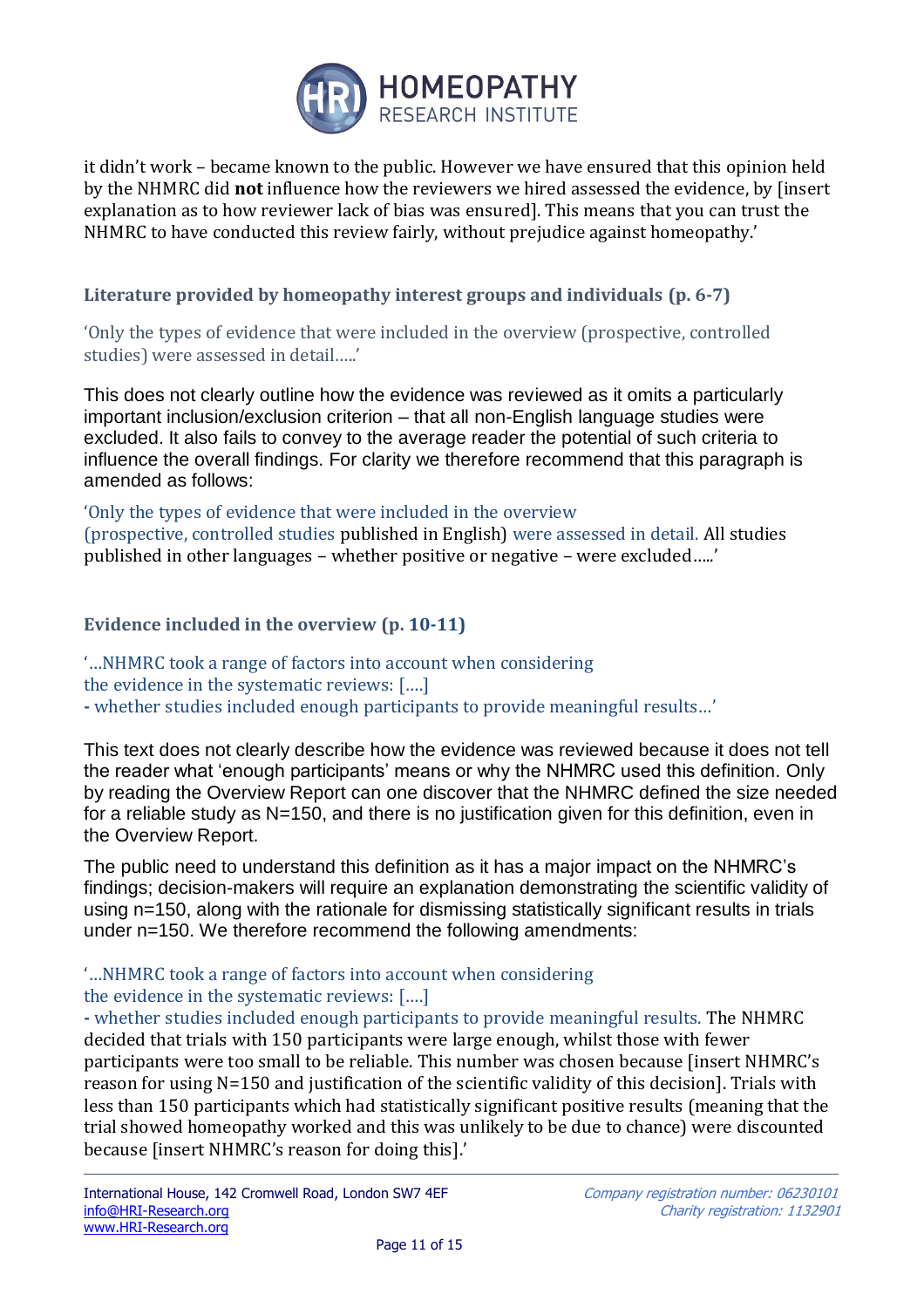

#### **Evidence included in the overview (p. 11)**

'For each health condition, all the available evidence was grouped together to form a body of evidence on that condition. A body of evidence was considered more reliable if it included studies that were high quality, well designed and with enough participants to make its results meaningful. A body of evidence was considered less reliable if there were very few studies, or if the studies were poor quality, badly designed, or included too few participants.'

Unless the NHMRC adjusts its method of analysis as recommended, this paragraph would need to be amended to give a clear description of how the evidence was reviewed i.e.:

'For each health condition, all the available evidence was grouped together to form a body of evidence on that condition. Normally, trials on different treatments would then be looked at separately (so the evidence can show us which treatments do and don't work), but instead of doing this, all trials on all different medicines and treatments were grouped together and analysed as a whole. This is not usually done in medical research because the results cannot be used to say which treatments work and which do not, but the NHMRC chose to do this because [insert justification].

A body of evidence was considered more reliable if it included studies that were high quality, well designed and with enough participants to make its results meaningful. A body of evidence was considered less reliable if there were very few studies, or if the studies were poor quality, badly designed, or included too few participants and had not reached statistically significant results.'

#### **References**

Aabel, S. (2000). "No beneficial effect of isopathic prophylactic treatment for birch pollen allergy during a lowpollen season: a double-blind, placebo-controlled clinical trial of homeopathic Betula 30c." British Homeopathic Journal 89(4): 169-173.

Ernst E. (2011). Homeopathic *Galphimia glauca* for hay fever: A systematic review of randomised clinical trials and a critique of a published meta-analysis.

Jacobs J. et al. (2006). "Homeopathic combination remedy in the treatment of acute childhood diarrhea in Honduras." Journal of alternative and complementary medicine 12(8): 723- 732.

Jacobs J. et al. (2003). Homeopathy for childhood diarrhea: combined results and metaanalysis from three randomized, controlled clinical trials, Pediatr Infect Dis J, 22:229–34

Jacobs, J. et al. (2000). "Homeopathic treatment of acute childhood diarrhea: results from a clinical trial in Nepal." Journal of alternative and complementary medicine 6(2): 131-139.

Jacobs J. et al. (1993). "Homoeopathic treatment of acute childhood diarrhoea: a randomized clinical trial in Nicaragua." British Homeopathic Journal 82: 83-86.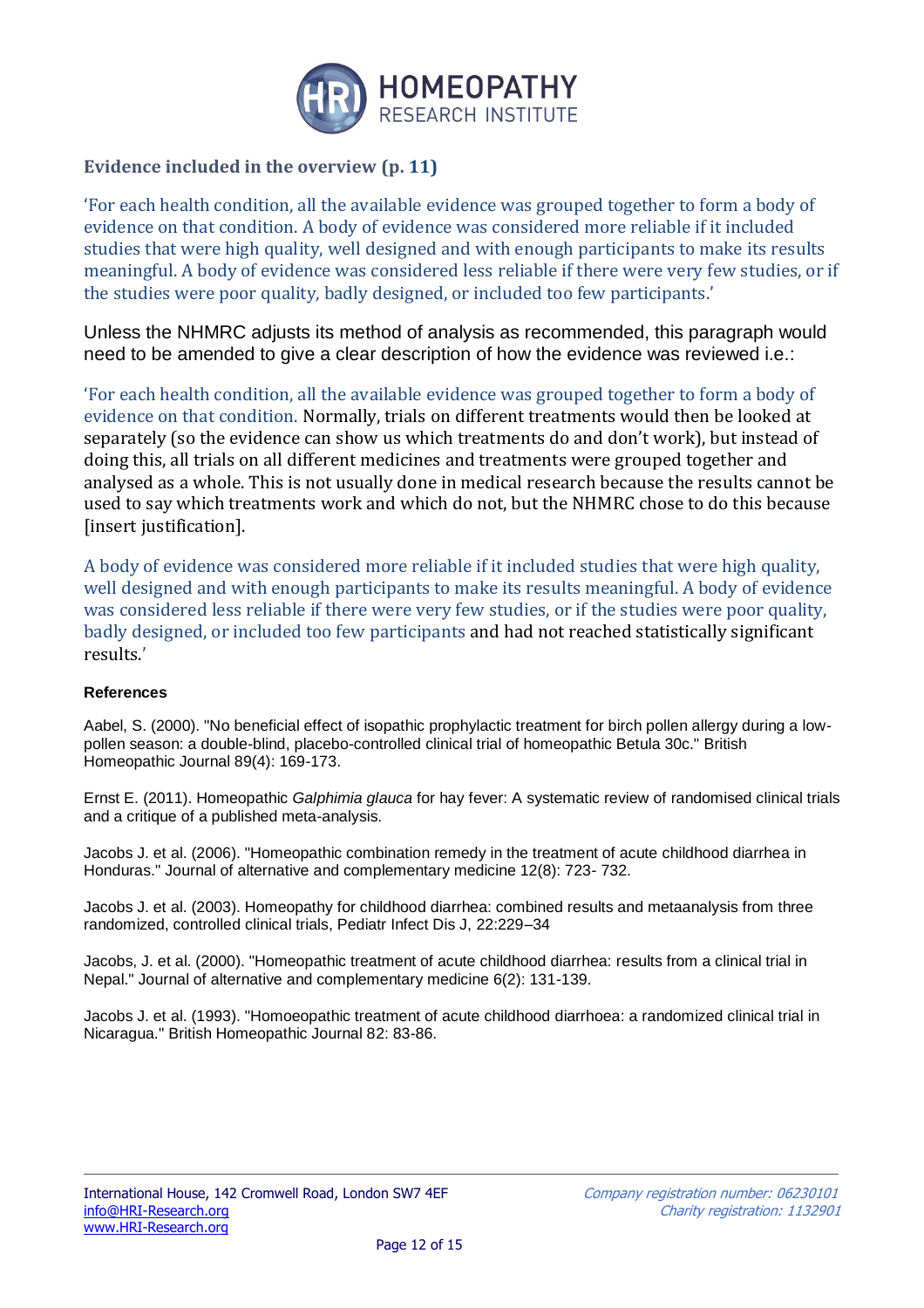

Jacobs J. et al. (1994). "Treatment of acute childhood diarrhea with homeopathic medicine: a randomized clinical trial in Nicaragua." Pediatrics 93(5): 719-725.

Reilly, D.T. et al. (1986). "Is homoeopathy a placebo response? Controlled trial of homoeopathic potency, with pollen in hay fever as model." Lancet 2(8512): 881-886.

Schneider et al. (2005). Treatment of vertigo with a homeopathic complex remedy compared with usual treatments – a meta-analysis of clinical trials, Arzneim.-Forschung. 55(1) 23-29.

Wiesenauer & Lüdtke (2006). A meta analysis of the homeopathic treatment of pollinosis with Galphimia glauca. Forsch. Komplementärmed. 3: 230-234

# Q3. **Is there additional evidence on the effectiveness of homeopathy for the treatment of clinical conditions in humans that needs to be considered?**

The following new evidence should be considered before finalising the Information Paper:

## **1. Sinha et al. Randomised controlled pilot study to compare Homeopathy and conventional therapy in Acute Otitis Media. Homeopathy 2012, 101: 5-12.**

It is assumed that this study was missed by the NHMRC literature search due to its recent publication date. Although it was brought to the reviewers' attention by an external party and was considered in the Review of Submitted Literature, it was excluded on the basis that,

## *'[…] this is a self-selected study and other literature concerning the effectiveness of homeopathy for otitis media has not been systematically retrieved.'*

This is not a legitimate reason for exclusion. Sinha et al. 2012 fits the inclusion criteria – it is good quality comparative RCT on a condition for which a systematic review exists. It is unreasonable to downgrade the relevance of any study by categorising it as a 'self-selected study' simply because the NHMRC did not identify it themselves. The secondary reason the reviewers gave as justification for exclusion,

## *'….and other literature concerning the effectiveness of homeopathy for otitis media has not been systematically retrieved.'*

does not make sense. A full literature search on homeopathy for otitis media was carried out by Optum; if there was a concern that other more recent studies on this condition could have been missed, and that their results may qualify the findings of Sinha et al. in some way, surely Optum had the resources available to 'systematically retrieve' all relevant papers dated 2012 onwards?

When Sinha et al. is included in the Overview Report following this public consultation, it is essential that the NHMRC also make it clear how their reviewers managed to reach such a vastly different conclusion from that of the original authors.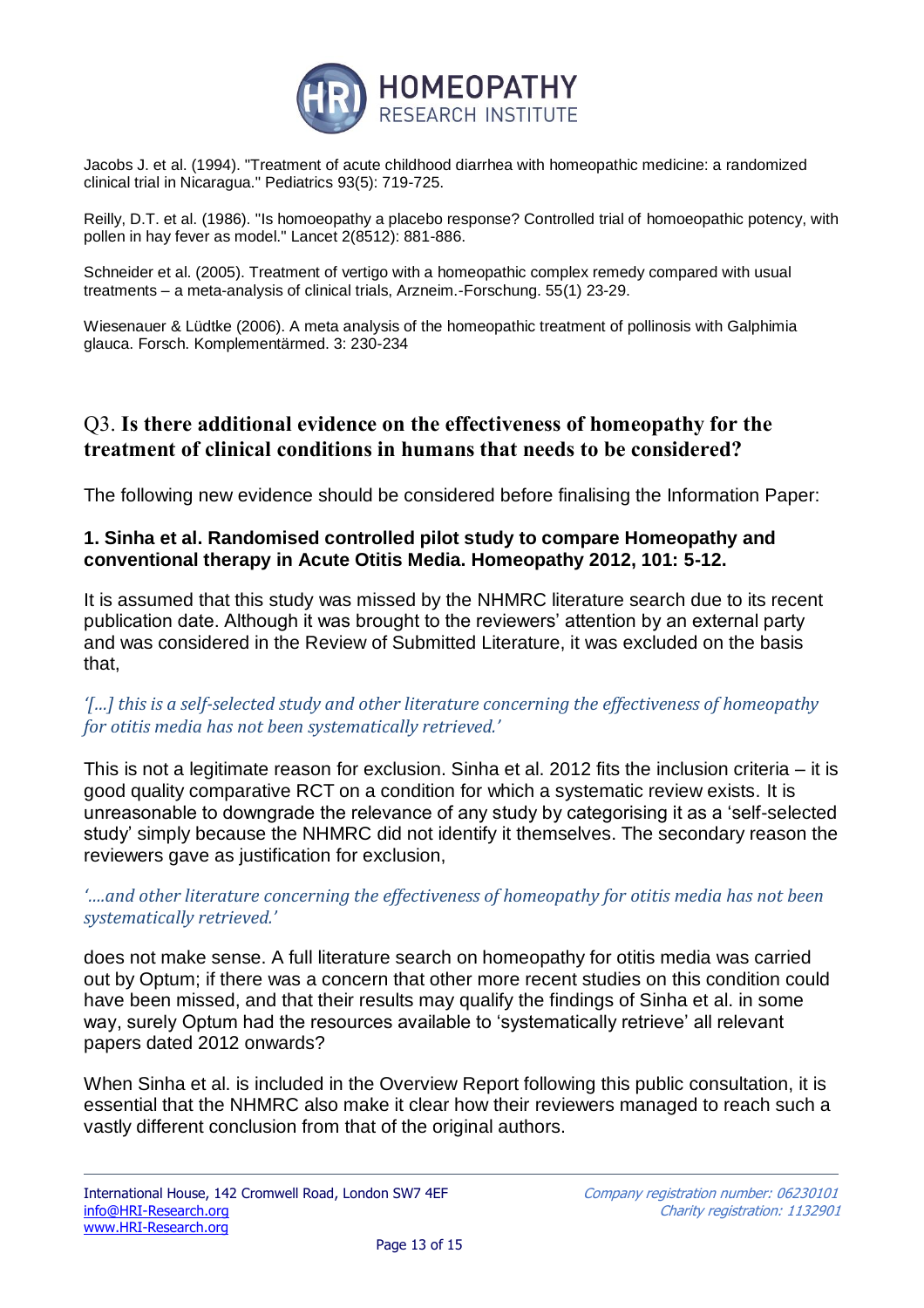

Sinha and colleagues concluded that individualised homeopathic treatment was as effective as conventional care,

"*There were no significant differences between groups in the main outcome. Symptomatic improvement was quicker in the homeopathy group and there was a large difference in antibiotic requirements favouring homeopathy"*

whilst the NHMRC reviewers concluded the direct opposite i.e.

*'The addition of Sinha et al (2012) to the body of evidence for otitis media is consistent with the conclusion from the Overview Report that there is no reliable evidence that homeopathy is as effective as other therapies for the treatment of children with acute otitis media.'* 

The reviewers have dismissed the findings of this study based on the three following criticisms:

## 1. Small sample size (N=81)

This is a perfectly reasonable number of participants for a pilot study and does not negate the results of this comparative study as the lack of difference between arms was statistically significant (no significant difference between conventional treatment and homeopathic treatment  $(p=0.247)$ ).

#### 2. *"Method of allocation concealment was not described, which may have been a source of selection bias."*

This should be mentioned in a future paper, but is a very minor point to raise as there is nothing in table 3 and 4 to suggest that participants in both groups were sufficiently dissimilar to suggest that bias did occur.

## 3. *"There was also a risk of bias in measuring the severity of disease, as the parents/guardians were asked to subjectively rate the severity of symptoms of their child."*

This is an invalid criticism as the paper specifically states that, "The parents/guardian […] remained unaware of the patient's group assigned throughout the study." Furthermore the reviewer makes no mention of the fact that symptom response was also measured by examination of the tympanic membrane by an ENT specialist. Colour, transparency, mobility and bulging of the eardrum were rated by the specialist at the beginning and end of the trial, and the difference calculated. This outcome measure also showed that conventional and homeopathic treatment achieved similar results.

This study is therefore suitable for inclusion in the NHMRC review as a good quality pilot study whose findings warrant further exploration through repetition in a larger-scale trial.